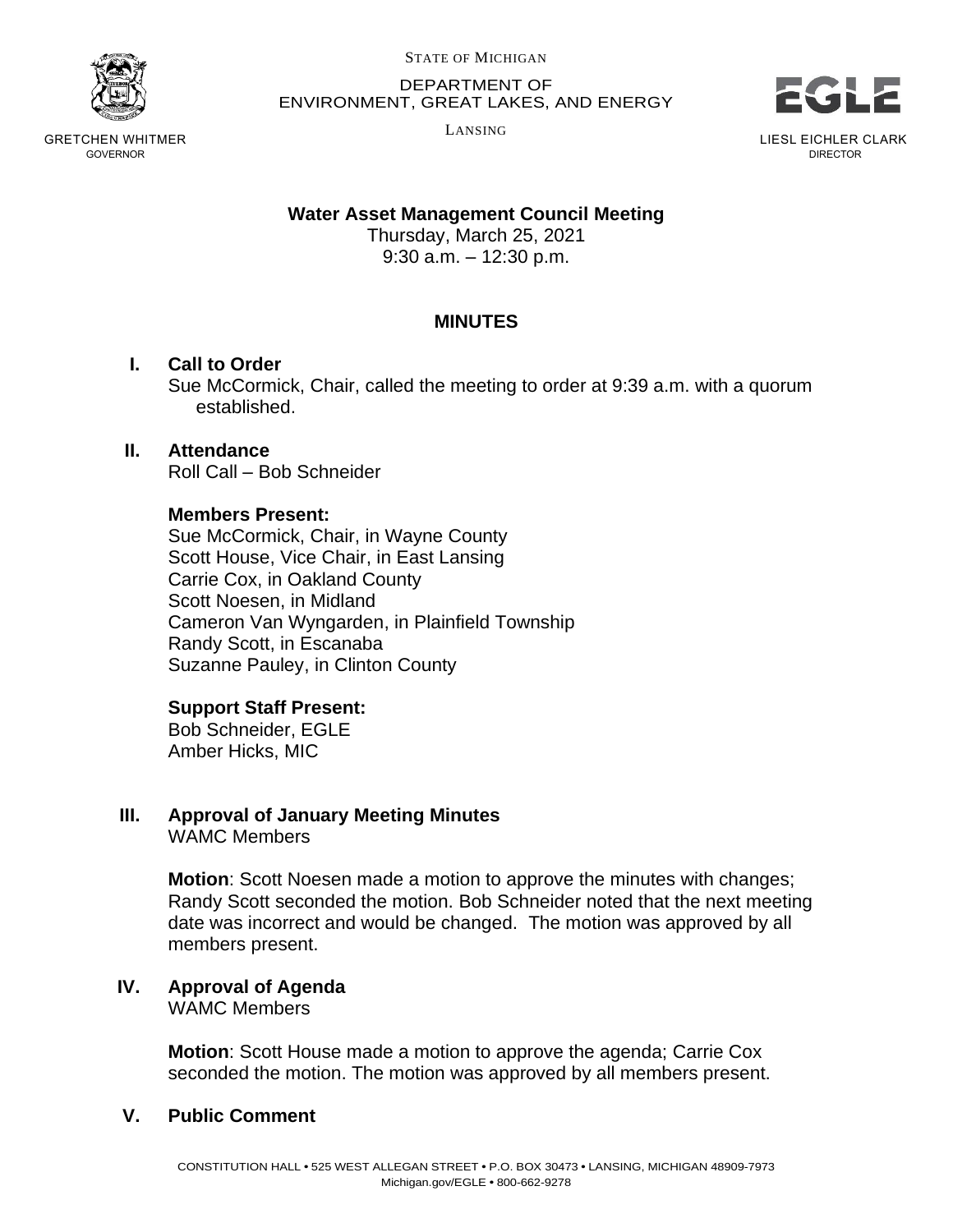Water Asset Management Council Meeting Agenda Page 2 March 25, 2021

No comments were given.

#### **VI. MIC Update**

Jessica Moy

Jessica Moy announced that she will be leaving her position with the MIC and taking another position in Treasury. Jessica introduced Christin Pine. MIC's Project Portal went live 2 weeks ago and running smoothly. The Definitions and Standards group is moving forward and hope to have the Definitions and Standards adopted by MIC at their September.

## **VII. Review of Webinar format and production details**

WAMC Members

Bob Schneider went over the draft script for the survey webinar and the timetable for the next two months. WAMC felt a prerecorded portion and a live Q&A portion. It was determined that a subgroup consisting of Cameron Van Wyngarden, Randy Scott, Carrie Cox and Scott House work on the final survey script and webinar format. The subgroup will develop a script and format for the webinar for the April 22 meeting with an anticipated production in May.

#### **VIII. Approval of Survey timeline** WAMC Members

The timeline was reviewed with a note to discuss further the upcoming reviews of the submitted surveys, beginning October 1, 2021. It was decided that an approval was not necessary.

## **IX. Closing Remarks**

WAMC Members

Scott House looked forward to in person meetings. Randy Scott mentioned the federal dollars coming into the state and how best to use the money for asset management. Scott Noesen noted that Midland County will receive \$16M and there are ongoing discussions at the county level on spending plans. Cameron Van Wyngarden talked of addressing bylaw changes at the next meeting.

### **X. Adjournment**

Sue McCormick, Chair